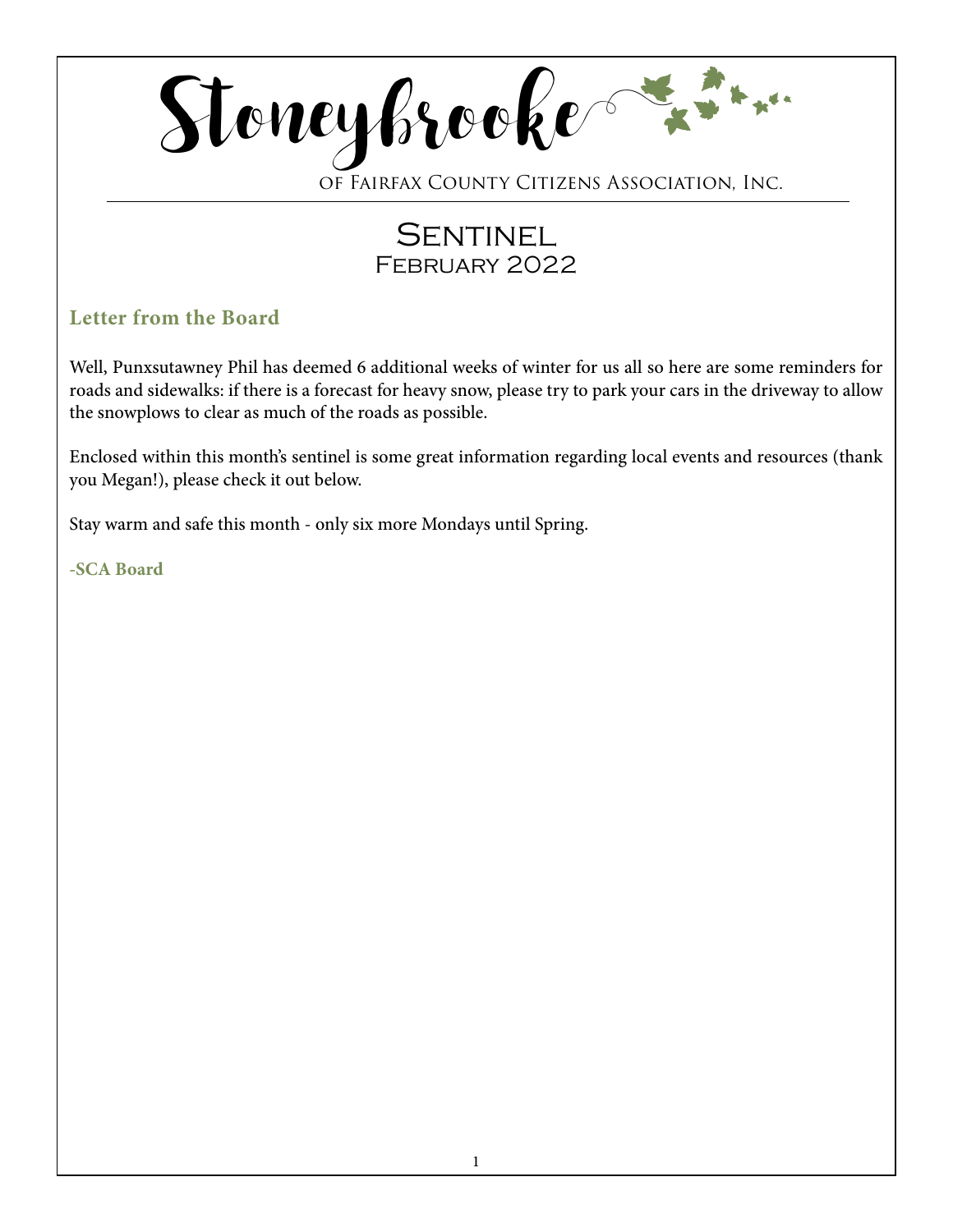### STONEYBROOKE SENTINEL SENTINEL SENTINEL SENTING A SENTINGLY PEBRUARY 2022

#### **Upcoming Events**

#### **ChocolateFest at Occoquan |** February 4th - 14th

Mark your calendar for February 4 through February 14, when the Town of Occoquan together with the Merchants Guild will sponsor a passport event for ChocolateFest! This refreshed event features in-person and virtual activities PLUS a chance to win an Occoquan Romantic Getaway package, estimated to be worth \$1,000! In addition, many local merchants and restaurant owners offer special Valentine gift packages.

On February 4 at 6pm, the event will kickoff with free giveaways on a Facebook Live showcasing some of the most unique gifts in OCQ. Learn more at [www.occoquanva.gov/occoquan-events/chocolatefest/](http://www.occoquanva.gov/occoquan-events/chocolatefest/)

#### **35th Annual Mount Vernon Town Meeting** | Saturday, February 12, 2022

At the meeting - whether in-person or virtually - you will have a chance to meet your Supervisor and County, state and federal leaders. As well as, have your questions answered, learn about issues important to you and connect with County agencies and community service providers in our very popular Exhibit Hall (in-person only). The highlight of the morning will be taking a "virtual tour" of all that is happening in the District with your "pilot" Supervisor Storck. Again this year, we are monitoring the COVID-19 situation, taking all CDC recommended safeguards, and will adjust our format as needed.

www.fairfaxcounty.gov/mountvernon/35th-annual-town-meeting-2022?fbclid=IwAR0estryhhfkWbQDJIn\_ gWE6AR-ZRiDXYBkq\_hI8VHoQgLN2bAeXh8lC86M

#### **Chocolate with Washington |** Saturday, February 12th

Children (and accompanying adults) are invited to spend an hour with General Washington to talk about the events of the revolution, ask questions of our first citizen, and enjoy hot chocolate and delicious comestibles. Masks will be required.

This event is sponsored by First Home Care Foster Care Agency. First Home Care is dedicated to providing therapeutic foster care services and adoption services to children and teenagers who need placement out of their homes into stable, supportive and nurturing family environments. You can purchase tickets at this link: [www.eventbrite.com/e/chocolate-with-washington-tickets-258956093647](http://www.eventbrite.com/e/chocolate-with-washington-tickets-258956093647)

#### **Digging the Details! |** Tuesday, February 15th

Learn how to analyze a wide range of documentation for your family search. Angela Packer McGhie, an awardwinning genealogical researcher, writer, and instructor, will show you how, during her presentation at the Mount Vernon Genealogical Society's February 15 meeting. The meeting will be streamed via Zoom and, most hopefully, will also be held live at the Hollin Hall Senior Center.

Register via email at contact-us@mvgenealogy.org. Find out more about this FREE meeting and other MVGS activities at [www.mvgenealogy.org/eventListings.php?nm=20#er534.](http://www.mvgenealogy.org/eventListings.php?nm=20#er534.)

#### **Free Admission for George Washington's Birthday |** Monday, February 21st

tickets are available at <u>[www.mountvernon.org/en/ticketing.](http://www.mountvernon.org/en/ticketing.)</u> Celebrate the first president of the United States at his beloved home. Admission is free for Presidents Day and George Washington's birthday. Admission tickets must be reserved online in advance. Tickets will be released to Mount Vernon members on February 11 and to the general public on February 15. A limited number of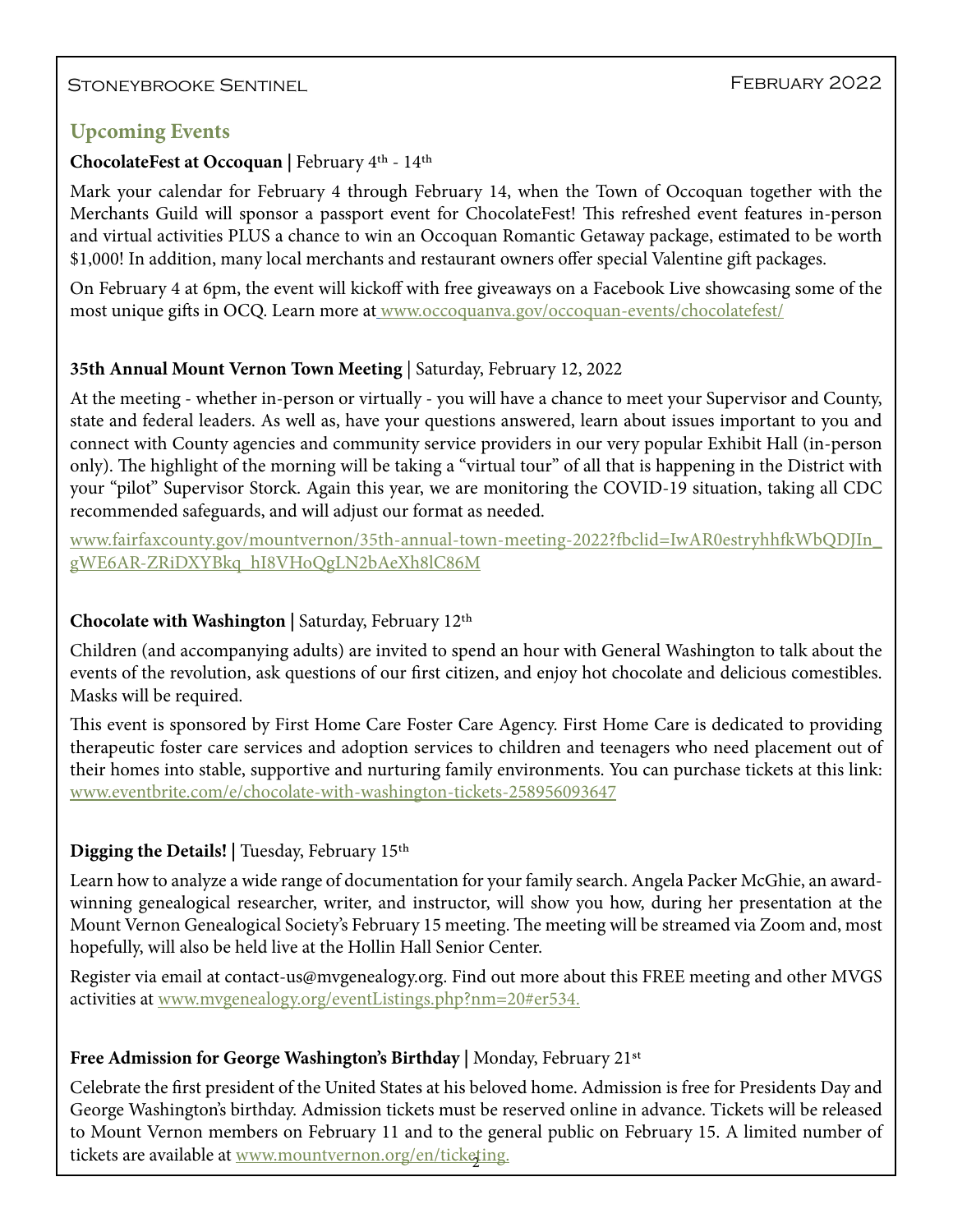#### Stoneybrooke Sentinel

#### **Community News**

#### **Chick-fil-A Under Construction in Kingstowne**

After a lengthy pandemic-related delay, construction has started on the new Chick-fil-A restaurant in Kingstowne. The restaurant, with a planned drive-through, is taking over the restaurant space formerly occupied by Fiona's, a popular Irish pub. Chick-fil-A has not announced an expected opening date yet and the restaurant is not yet hiring, which means an opening could still be months away.

#### **Rudy's Moves Closer to Opening in Kingstowne**

A company called Rudy & Roy LLC is hiring servers, managers, event coordinators and porters for its new venture, called Rudy's, in Kingstowne. The new Rudy's will be taking over the space formerly occupied by the nation's first Topgolf and Ruby Tuesday. The venue will be part driving range, part restaurant and sports bar.

According to a job ad for guest services, "Rudy's is a golf recreation and entertainment facility where family, friends and corporate organizations can gather to enjoy recreation, food & beverage, entertainment and FUN! From private suite parties to working on your game as well as choosing [your] spirit of choice, [we're] all about awesome customer service and having our guests have an exceptional experience."

#### **Old Town Alexandria Historic Garden Tour Tickets on Sale Now**

Every April, five of Old Town Alexandria's private homes and gardens will open to the public, as part of the annual Historic Garden Week of Virginia, the oldest and largest house and garden tour in the nation. The homes will feature beautiful flower arrangements, created by the members of the Hunting Creek Garden Club and the Garden Club of Alexandria, both sponsors of the tour. Advance tickets are \$55 online at [www.vagardenweek.](http://www.vagardenweek.org) [org](http://www.vagardenweek.org) and may be purchased tour day at the Alexandria Visitor's Center at 221 King Street.

#### **Indoor Dog Park and Bar Opening in Alexandria's West End**

Snouts & Stouts will have 6,000 square feet of climate-controlled play space, covered in a specialized K9 turf which will be kept clean by a flushing system and sanitation. Staff, called the "Dog Patrol," will monitor dog play, provide water and clean up after dogs so owners can sit back and relax.

Snouts & Stouts has not announced a specific location yet, but have revealed that it will be located somewhere on South Pickett Street in Alexandria's West End and open in spring 2022.

Owners will be able to sip one of the many beers on tap, or a wine or seltzer. They can also grab something to eat for themselves and their pup from the snack café. All of the food sold will be dog safe, in case they manage to steal a bite.

All dog park attendees must be members or purchase a day pass online at [www.snoutsnstouts.com.](http://www.snoutsnstouts.com.)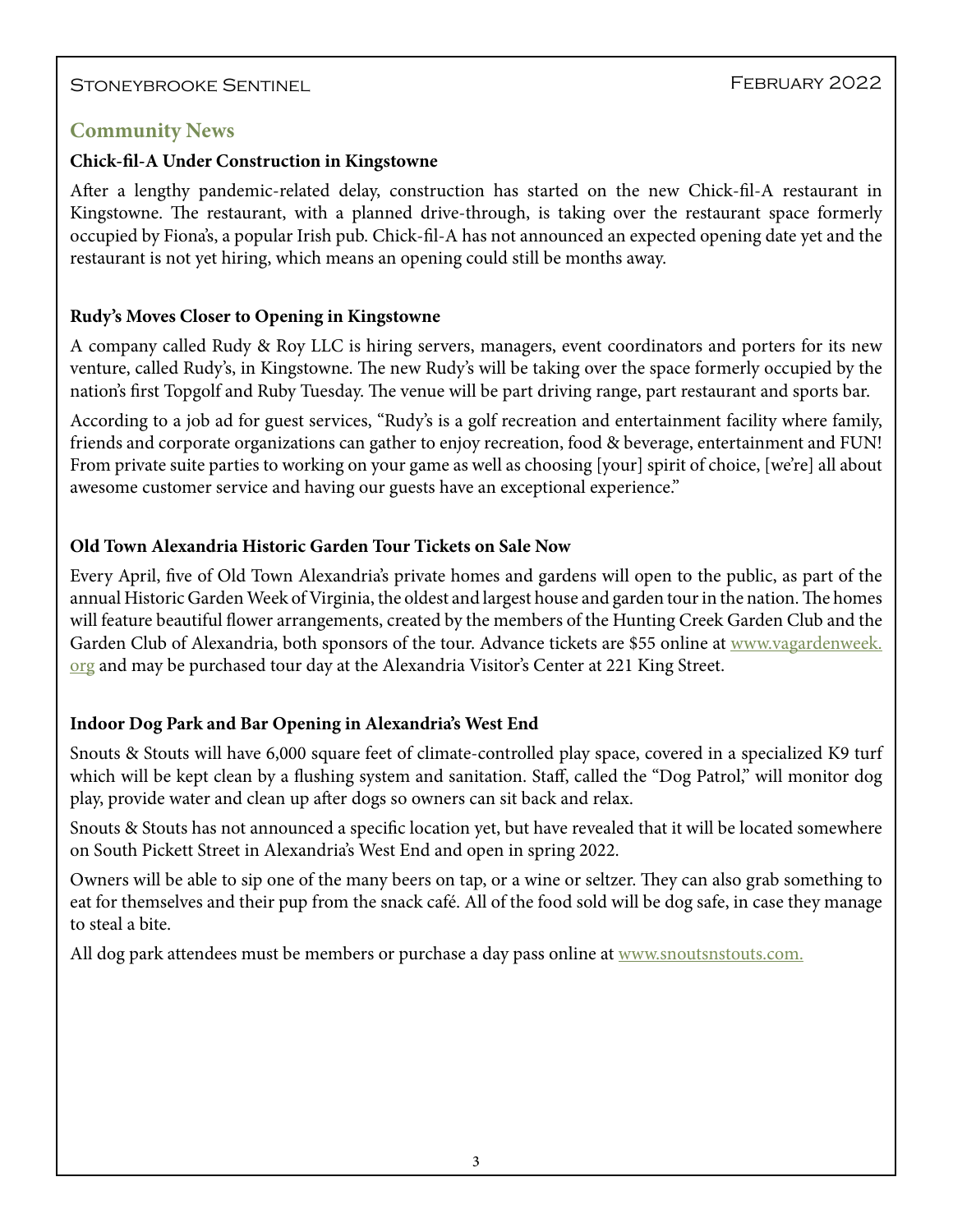#### STONEYBROOKE SENTINEL SENTINEL SENSIFIED FEBRUARY 2022

### **Key Sources**

Alexandria Living | *<https://alexandrialivingmagazine.com/>* Fairfax County | *<https://www.fairfaxcounty.gov/>* Kingstown Patch |*<https://patch.com/virginia/kingstowne>* Old Town Patch | *<https://patch.com/virginia/oldtownalexandria>* The Washington Post | *<https://www.washingtonpost.com/>* Southeast Fairfax Development Corporation (SFDC *| http://www.sfdc.org/*

## **Reminders**

#### **Stay Connected**

Stay up to date on neighborhood happenings by visiting the Stoneybrooke SCA website *[\(www.stoneybrooke.](http://www.stoneybrooke.org/) [org/\)](http://www.stoneybrooke.org/)*, which includes a blog for highlighting recent events and publishing upcoming SCA related events.

Residents can also join on-line community on Facebook *([www.facebook.com/groups/Stoneybrookcommunity/](http://www.facebook.com/groups/Stoneybrookcommunity/))*  for residents of Stoneybrooke, in Alexandria, VA. It is designed for members to connect and share information. Posts containing lost and found, requesting referrals for paid services or items, help with a project, borrowing, ride sharing, announcing yard sales or interesting events in Alexandria area, neighborhood alerts and concerns, giving away items or volunteering your time and any non-profit related posts are welcomed here.

Additionally, a Facebook group exists to advertise events and service or share recommendations here *([www.](http://www.facebook.com/groups/1034208403392227/) [facebook.com/groups/1034208403392227/](http://www.facebook.com/groups/1034208403392227/)).*